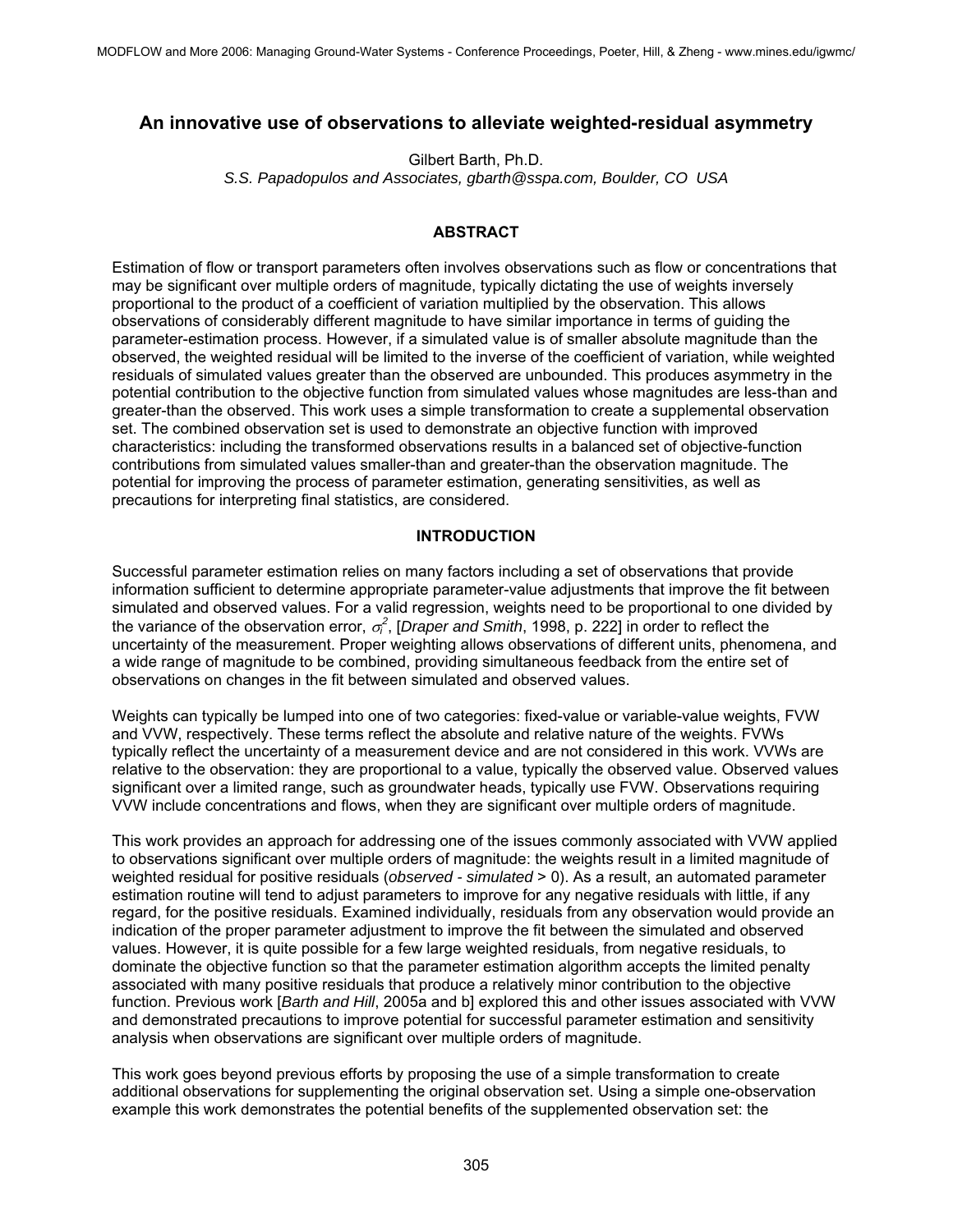supplemented observation set results in a more balanced set of weighted residuals with respect to positive versus negative residuals, can be used to provide a more appropriate set of sensitivities, and eliminates one source of parameter-estimate bias. A small hypothetical set of observed and simulated values are also used to examine the benefits of supplementing the observation set. Finally, some considerations regarding observation redundancy are discussed.

#### **METHODS**

### **Parameter Estimation and Weighting**

For this work it is assumed that parameters are estimated by quantifying the fit between observed and simulated values, minimizing with respect to the parameter values using a weighted least-squares objective function, *S*(*br*), Equation (1). The weight

matrix,  $\omega$ , and observed- and simulated-value vectors, *y* and  $y^*(b)$ , respectively, include terms for all the

 $S(\underline{b}_r) = \left[ y - y^* (\underline{b}_r) \right]^r \omega [y - y^* (\underline{b}_r)]$  (1)

observations, *b* is the parameter vector, and the subscript *r* indicates the parameter estimation iteration number. This work assumes that the objective function is minimized using a modified Gauss-Newton method [e.g., *Seber and Wild*, 1989; *Sun*, 1994] as described in *Hill* [1998], however the approach of supplementing observations should benefit a wide range of objective-function-minimization approaches.

When using VVWs a common approach is to make the weight inversely proportional to the observation multiplied by a coefficient of variation (Eqn. 2). In (2)

approaches 1.0 and the weighted residual approaches the square root of the weight (4). As a result, for

$$
\omega_{i} = \frac{1}{(Cv_{i}y_{i})^{2}} \quad where \ i = 1...ND \tag{2}
$$

*ND* is the number of observations with weights proportional to their value,  $CV_i$  is the coefficient of variation, and y<sub>i</sub> should be the true value of the observation. Several issues must be considered when applying this approach, including incorporation of detection limits to avoid very small observations, and that *yi* is typically unknown and approximated using observed [*e.g., Keider and Rosbjerg*, 1991] or simulated values [*e.g., Wagner and Gorelick*, 1986]. The simple, one-observation example does not require a detection limit, but a detection limit was used in the example dataset examined in this work. This work uses observed values for  $y_i$  in (2).

In this work the residual is defined as the observed minus the simulated value. The weighted residual on the i<sup>th</sup> observation (*WRy<sub>i</sub>*) is defined in (3). Assuming normalized values ranging from 0 to 1.0, when either the simulated or observed value is considerably larger than the other, the absolute value of the residual  $(y_i - y_i^*)\omega_i^{1/2} = \frac{(y_i - y_i^*)}{\sqrt{\omega_i^2}}$ *i i*  $WR_{y_i} = (y_i - y_i^*)\omega_i^{1/2} = \frac{(y_i - y_i^*)}{Cy_i y_i}$  (3)

$$
\left|WR_{y_i}\right| \approx \omega_i^{\frac{1}{2}} = \frac{1}{Cv_i y_i} \tag{4}
$$

observations significant over *N* orders of magnitude, there would typically be a difference of about *N* orders of magnitude for positive versus negative weighted residuals [*Barth and Hill*, 2005a].

For this work the hypothetical examples include flows and concentrations ranging over multiple orders of magnitude. For example, flow observation would be the total volume that flowed in a stream over the irrigation stress period, e.g., 10 $9$  ft<sup>3</sup>. Values could cover a wide range depending on the type, units, and other factors. For simplicity the first example, a single-observation example, considers the situation where the observed value has been normalized so that it equals 1.0. Using (2) and *Cv* = 0.1, Figure 1 shows that the magnitude of *WRy\** ranges from about 10, for positive weighted residuals where *y\** is less than about 0.1, to an unbounded amount for negative weighted residuals, as *y*\* grows larger than 10.

The use of a log scale is important to the interpretation of the results depicted in Figure 1. A linear scale would simply show an identical slope for both the negative and positive weighted residuals. However, the observation is significant over multiple orders of magnitude and as a result, the linear scale will tend to mask the fact that positive weighted residuals do not produce similar increases in weighted-residual magnitude for each additional order of magnitude deviation from the observed value. The log scale, having order of magnitude increments, has the capacity to correctly display and convey this issue.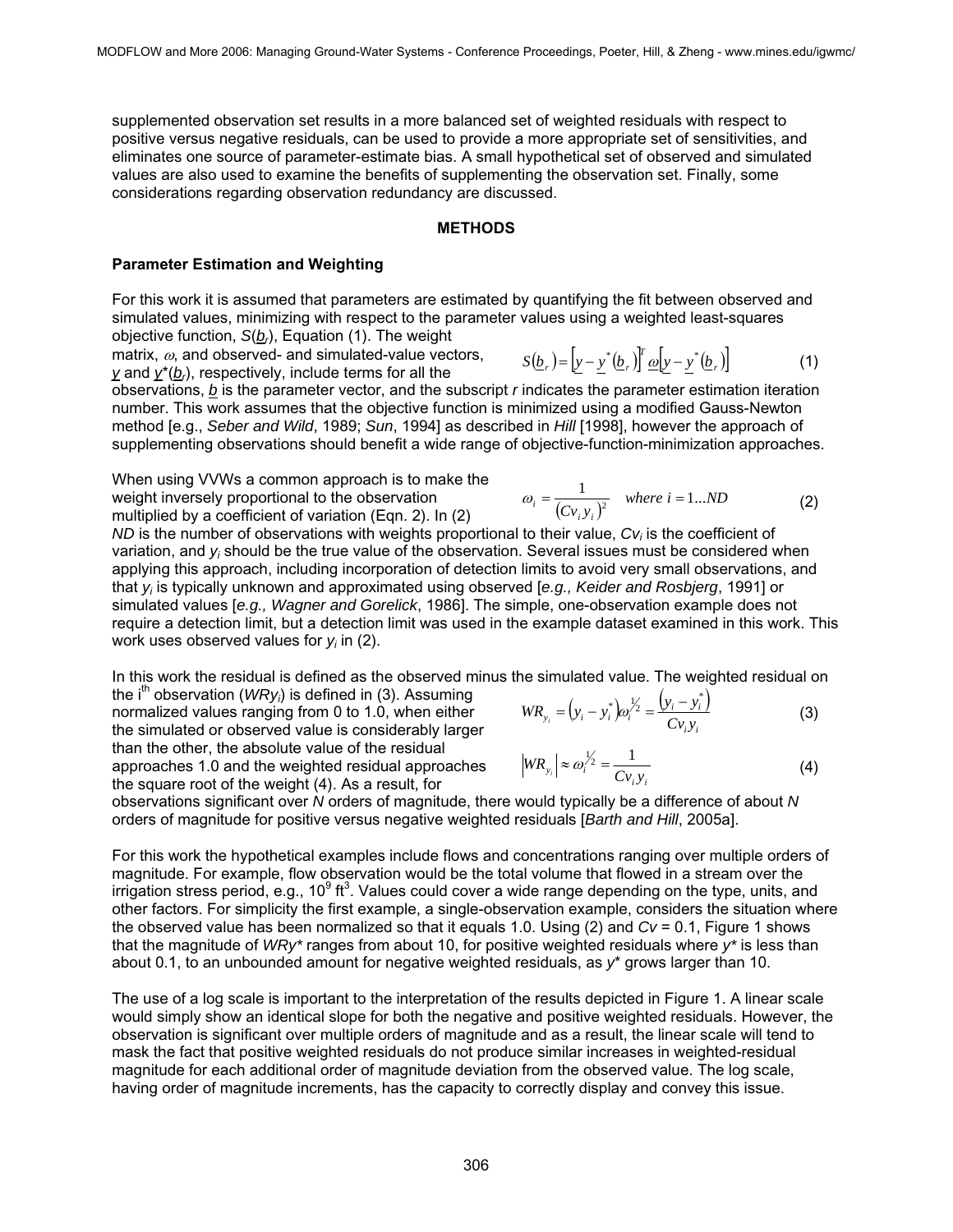# **Supplemental Observations**

To eliminate the asymmetry depicted in Figure 1 this work proposes a simple transformation of the original observations, and appending the transformed values to the original observation set. The transformation is simply taking the multiplicative inverse of each observation, *yi* , to create additional observations, *zi* : *zi* = 1/(*yi* ). These new observations, referred to as inverse observations, are appended to the existing set, resulting in a set of 2\**ND* observations. The implications of using observations twice are discussed below.

Weights on  $z_i$  are simply calculated in the same manner as *yi* . The weighted residuals, *WRzi* in Equation (5), are quite similar to *WRyi* . Comparison of (3) and (5) reveals that the net result of adding inverse observations is to produce additional weighted residuals that are opposite in sign, and are inversely proportional to the simulated value, as opposed to the observed value. As discussed below, being inversely proportional to the simulated value is one of the fundamental benefits of using the inverse observations.



**Figure 1. Weighted residual magnitudes using simulated, |WRy\*|, and inverse simulated |WRz\*| values, where y = 1, Cv = 0.1** 

$$
WR_{z_i} = \left(\frac{1}{y_i} - \frac{1}{y_i^*}\right) \frac{1}{Cv_i} \frac{1}{\frac{1}{y_i}} = \frac{y_i^* - y_i}{Cv_i y_i^*} \quad (5)
$$

### **RESULTS AND DISCUSSION**

Figure 1 also shows the weighted residual from the inverse observations (*WRz\**), as a function of simulated value. For inverse observations and  $Cv = 0.1$ , negative weighted residuals have a maximum value of 10, while positive weighted residuals increase without bound. The original and inverse observation sets complement each other: the original observations produce significant weighted residuals for negative residuals, while the inverse-observation weighted residuals are significant for positive residuals. While this does not eliminate the issue of redundant use of observations, it at least suggests that the contribution of the original and inverse observations have only minor overlap for any given simulated value.

Figure 2 provides an example from a hypothetical-scenario dataset that includes flows and concentrations. Figure 2a shows the simulated, observed, and weights for the original set and the inverse set. Observations 1 – 5 are flow in a drain over the course of 5 stress periods with values varying between values of  $\sim$ 10<sup>3</sup> to 10<sup>12</sup>, representing flow from the drain during the successive non-irrigation and irrigation seasons. The simulated values fluctuate between 10<sup>7</sup>, and 10<sup>9</sup>, attempting to represent low flows in the non-irrigation season, and high flows during the irrigation season. Observations 6 – 10 represent concentrations, in the range from  $10^{-5}$  to  $10^{-10}$ . The simulated equivalents are relatively consistent around  $10^{-7}$  or  $10^{-8}$ . Note that, since weights are inversely proportional to the values, the weights for the original observations are adjacent to the inverse observations and the weights for the inverse observations are adjacent to the observations.

Figure 2b shows the residual magnitudes from the original and inverse observations, and how they roughly track each other.

The weighted residuals in Figure 2c provide a good example of the combined potential of the original and inverse observations. Whenever *WRy* is small due to positive weighted residual, *WRz* becomes large, and vice versa. When both *WRy* and *WRz* are small then the simulated value really is getting close to the observed value. In this way, *y* and *z* complement each other, providing more balanced feedback through the objective function regardless of whether *y\** and *z\** are too large or too small.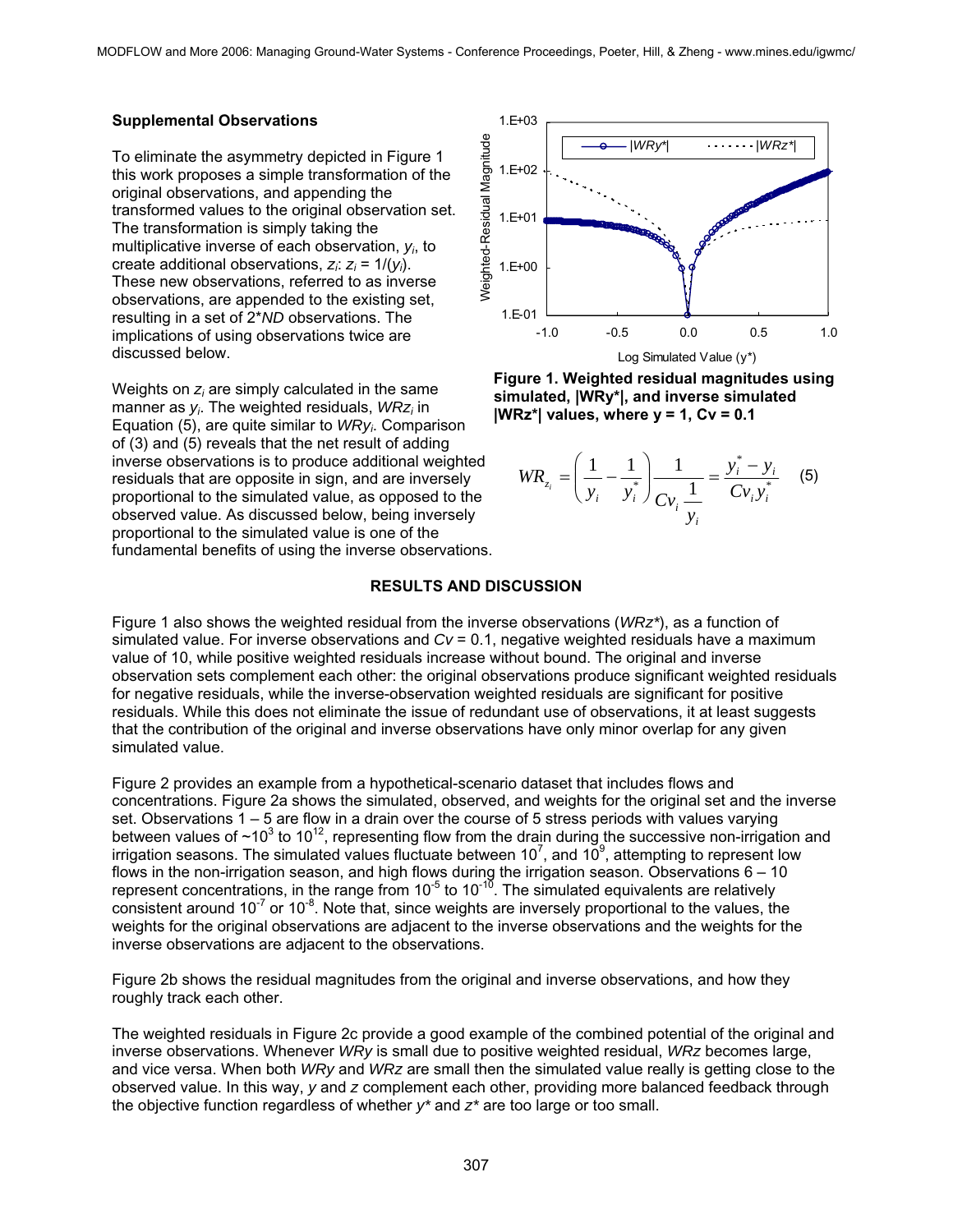#### **Generating Dimensionless Scaled Sensitivities**

While the combination of original and inverse observations provides improved potential for parameter estimation, this work advocates generating dimensionless scaled sensitivities (dss) [*Hill*, 1998] from the inverse observations alone. Equation (5) demonstrates that inverse observations have weight residuals inversely proportional to the simulated value so that dss of the inverse observations have the same benefits as simulated value weights (SVW) [*Barth and Hill*, 2005a]. The dss<sub>SVW</sub> provide a better representation of the impact of changes in the parameter on the simulated values [*Barth and Hill*, 2005a]. Using only the inverse observations to generate sensitivities also eliminates any potential issues of data redundancy for the sensitivities.

# **An Approach for Using the Inverse Observations**

Previous work [*Anderman and Hill*, 1999] has demonstrated that weights based on observations may produce a biased set of parameter estimates while weights based on the simulated values produce unbiased parameter estimates. *Anderman and Hill* [1999] point out that using simulated values from the start of a parameter estimation run could be problematic, and adopted an approach that started with observed-value weighting, and switched to simulated-value weighting as parameter estimate changes decreased. This approach is documented in the UCODE manual [*Poeter and Hill*, 1998]. Switching allows the parameter estimation to initially work with a consistent





set of values and weights when parameters are likely to change significantly. As the per-iteration parameter-value changes decrease, SVWs are used to eliminate the potential source of bias.

Together, the asymmetry of weighted residuals demonstrated in this work and bias potential identified by *Anderman and Hill* [1999] suggest the need for modifying the approach to observations and weighting. The proposed approach is as follows

- o Start with the supplemented observation set, which produces symmetric weighted residuals about the observed values.
- $\circ$  Drop the original observations, leaving only the inverse observations which do not have the potential for a weighting-induced bias of the parameter estimates, based on one of the following decision mechanisms:
	- o the per-iteration changes in parameter values have become small, or
	- o the residual magnitudes have become small.